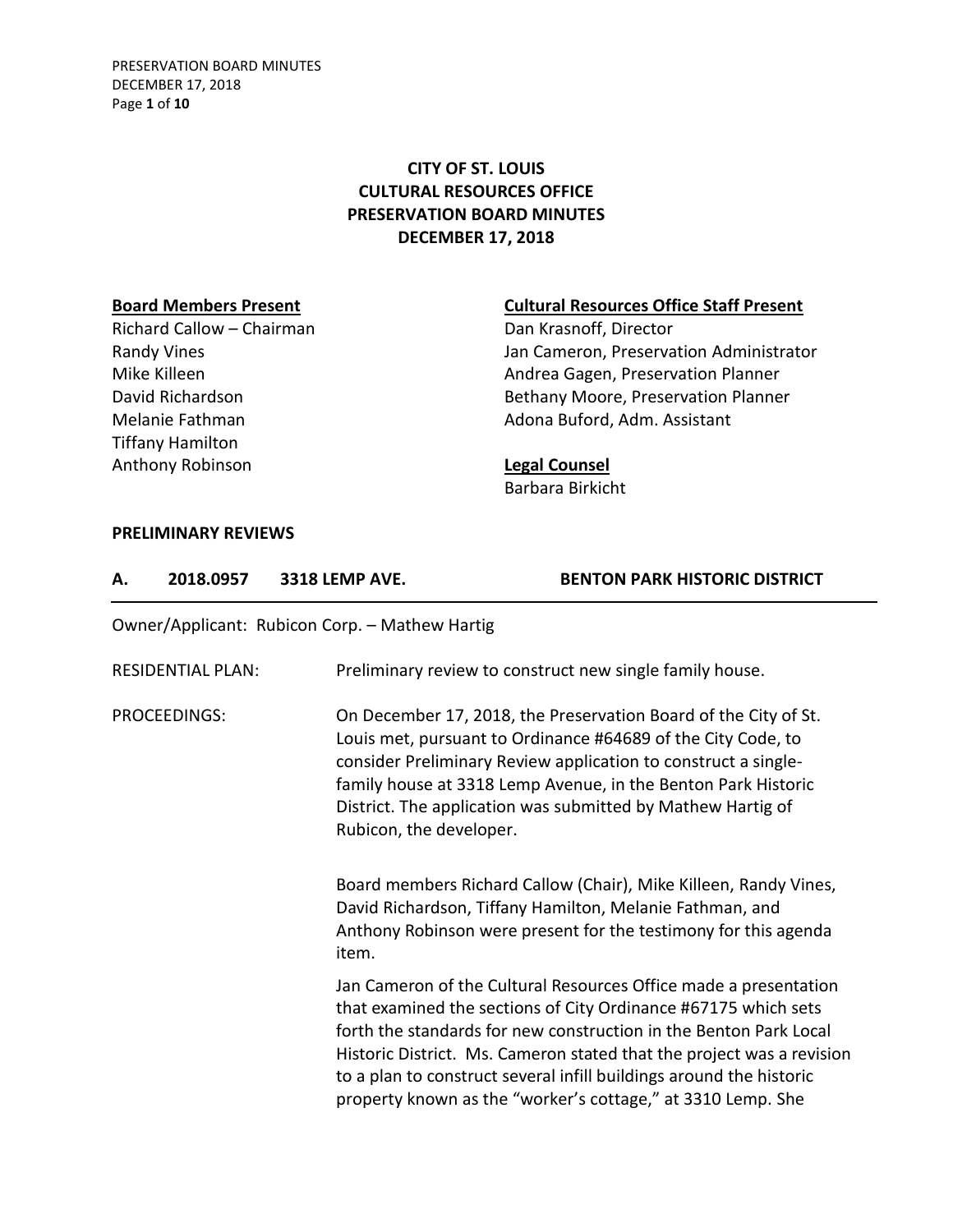|                           | stated that a two-story single-family residence on the north of the<br>site has been completed and a permit has been issued for the<br>rehabilitation of the "worker's cottage," that included an L-shaped<br>addition. However, the two-unit building originally intended for the<br>south part of the site has now been revised to a smaller, single-<br>family house. She stated that the new design was generally in<br>compliance with the Benton Park standards, but noted that both<br>side elevations will be prominently visible and recommended that<br>the brick return a greater distance on both facades.                                                |  |  |
|---------------------------|-----------------------------------------------------------------------------------------------------------------------------------------------------------------------------------------------------------------------------------------------------------------------------------------------------------------------------------------------------------------------------------------------------------------------------------------------------------------------------------------------------------------------------------------------------------------------------------------------------------------------------------------------------------------------|--|--|
|                           | Curtiss Byrnes, project architect, spoke in support of the project. In<br>response to a question from Board Member Killeen, he said he did<br>not have the specifics of the pro forma for the project, and could<br>not answer the effect additional brick would have on the project.<br>He testified that the decision to change from a two-family to a<br>single-family had been made because it was thought that a larger<br>single-family would be more marketable. In response to a question<br>from Board Member Vines, Mr. Byrnes stated that the new building<br>would be centered on the lot and that the wide side yards would<br>not be developable sites. |  |  |
| <b>FINDINGS OF FACTS:</b> | The Preservation Board found that:<br>the proposed site for construction, 3318 Lemp Avenue, is<br>$\bullet$<br>located in the Benton Park Local Historic District;<br>because of the revised plan that includes a smaller single-<br>٠<br>family house in place of the two-unit building originally<br>proposed, both side elevations will be prominently visible;<br>the revised design complies with historic districts standards<br>for new construction in Site, Mass, Scale and Façade materials;<br>the revised design does not comply with the standards for<br>Model Example, Proportion and Ratio of Solid to Void.                                          |  |  |
| <b>BOARD DECISION:</b>    | It was the decision of the Preservation Board to grant Preliminary<br>Approval to the new design with the stipulation that the brick on<br>both side elevation be extended to the rear; and that final drawings,<br>materials, details and colors are reviewed and approved by the<br>Cultural Resources Office. The motion was made by Board Member<br>Mike Killeen. Mr. Vines seconded the motion. The motion passed<br>unanimously.                                                                                                                                                                                                                                |  |  |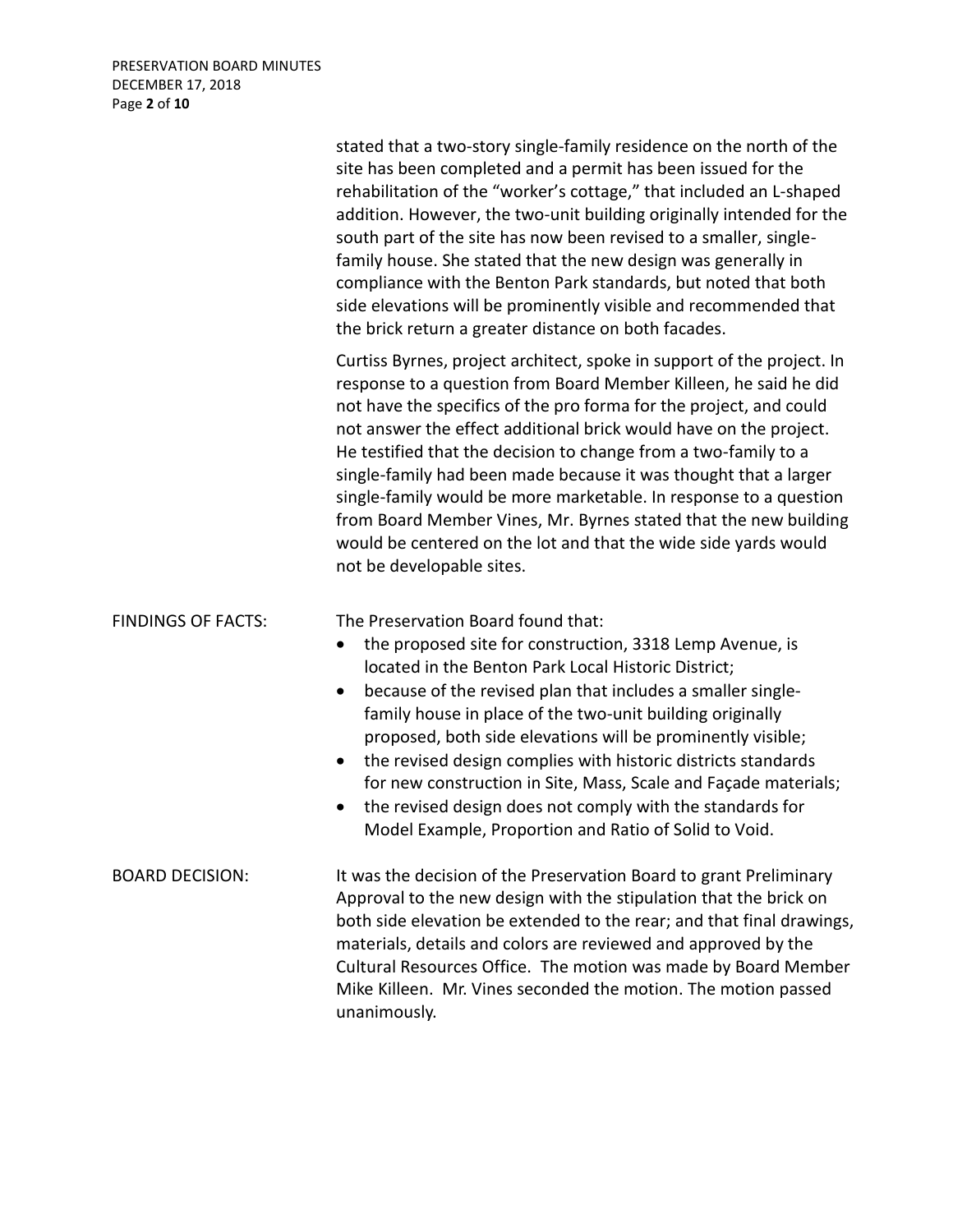### **B. 2018.1385 4323-2 WESTMINSTER PL. CENTRAL WEST END HISTORIC DIST.**

# Owner/Applicant: MLM Homes LLC 2 – Mark Mathis

| <b>RESIDENTIAL PLAN:</b> | Preliminary review to construct multi-family building on two<br>parcels.                                                                                                                                                                                                                                                                                                                                                                                                                                                                                                                                                                                                                                                                                                                                                                                                                                                                                                                                                                                                                                                                                                                                                                                                                                                                                                                                                                                                                                                                                      |
|--------------------------|---------------------------------------------------------------------------------------------------------------------------------------------------------------------------------------------------------------------------------------------------------------------------------------------------------------------------------------------------------------------------------------------------------------------------------------------------------------------------------------------------------------------------------------------------------------------------------------------------------------------------------------------------------------------------------------------------------------------------------------------------------------------------------------------------------------------------------------------------------------------------------------------------------------------------------------------------------------------------------------------------------------------------------------------------------------------------------------------------------------------------------------------------------------------------------------------------------------------------------------------------------------------------------------------------------------------------------------------------------------------------------------------------------------------------------------------------------------------------------------------------------------------------------------------------------------|
| PROCEEDINGS:             | On December 17, 2018, the Preservation Board of the City of St.<br>Louis met, pursuant to Ordinance #64689 of the City Code, to<br>consider Preliminary Review application to construct a four-family<br>building at 34323 Westminster Place, in the Central West End<br>Historic District and in Fullerton's Westminster Place National<br>Register District. The application was submitted by Mark L. Mathis<br>of MLM Homes LLC 2, the developer.                                                                                                                                                                                                                                                                                                                                                                                                                                                                                                                                                                                                                                                                                                                                                                                                                                                                                                                                                                                                                                                                                                          |
|                          | Board members Richard Callow (Chair), Mike Killeen, Randy Vines,<br>David Richardson, Tiffany Hamilton, Melanie Fathman, and<br>Anthony Robinson were present for the testimony for this agenda<br>item.                                                                                                                                                                                                                                                                                                                                                                                                                                                                                                                                                                                                                                                                                                                                                                                                                                                                                                                                                                                                                                                                                                                                                                                                                                                                                                                                                      |
|                          | Jan Cameron of the Cultural Resources Office made a presentation<br>that examined the sections of City Ordinance #69423 which sets<br>forth the standards for new construction in the Central West End<br>Historic District. Ms. Cameron stated the design of the new building<br>was intended to create the appearance of a large single-family<br>house, compatible with other historic properties on the Place. She<br>said the developer had worked with the neighborhood, residents of<br>the Place and the Cultural Resources Office staff to refine the<br>design. She recommended that the proposed front entry design be<br>refined to replicate the appearance of a historic double-leaf entry,<br>and recommended that the Board grant Preliminary Approval to the<br>project with that stipulation. Ms. Cameron distributed to the Board<br>a letter from Jim Dwyer, Chair of the Planning & Design Committee<br>of the Central West End Association, stating other concerns with the<br>design. In response to a question from Board Member Robinson<br>regarding the use of siding on the rear elevation, Ms. Cameron<br>stated that the CWE standards only specified the use of compatible<br>materials and did not specifically require four sides of brick. In<br>response to a question from Board Member Hamilton, she replied<br>that there were other houses on the Place that had sided portions;<br>and in response to a question from Board member Killeen, Ms.<br>Cameron stated that she had not received a scaled elevation of the |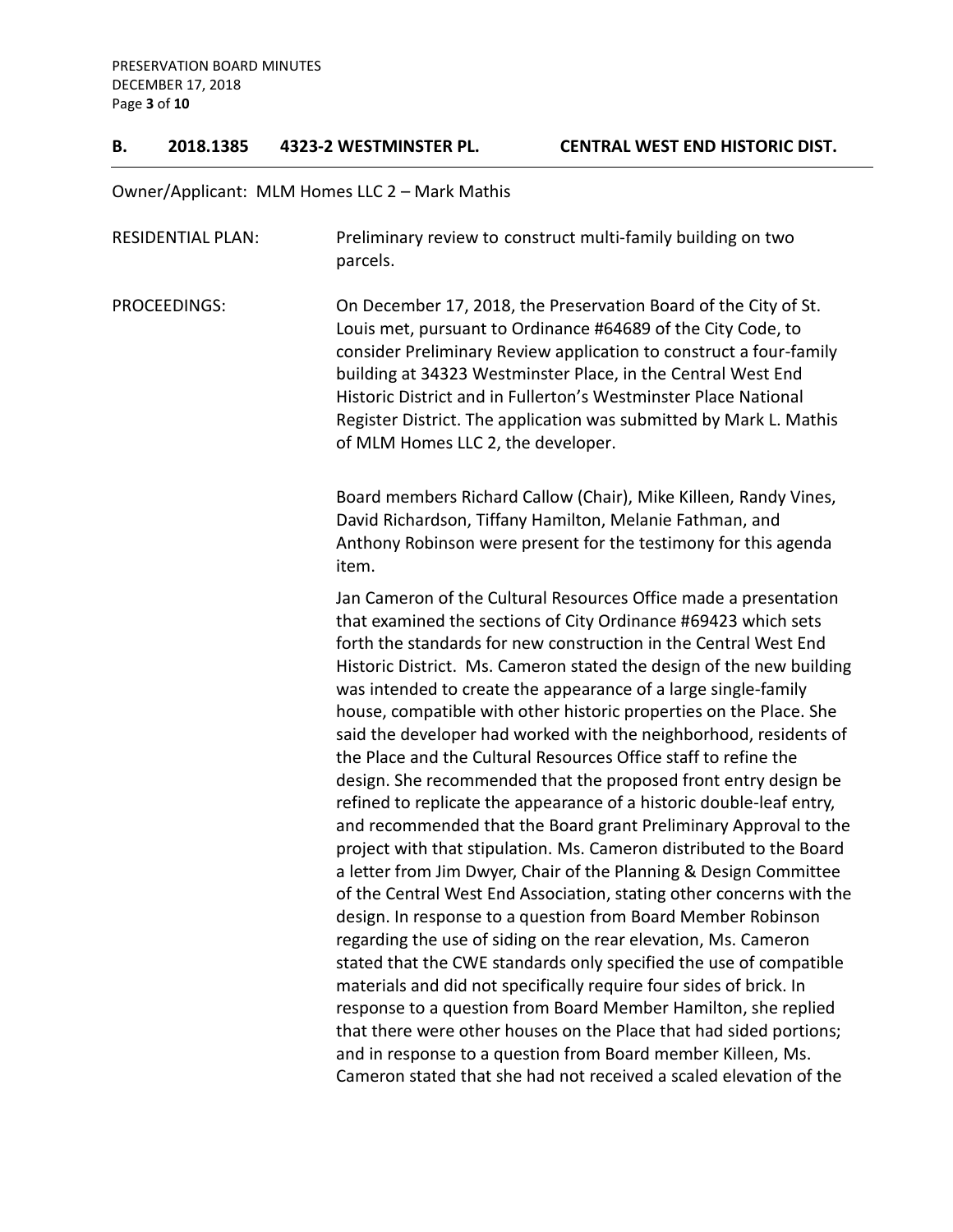$\overline{\phantom{a}}$ 

|                           | streetscape, but that one would be submitted prior to final design<br>approval.                                                                                                                                                                                                                                                                                                                                                                                        |
|---------------------------|------------------------------------------------------------------------------------------------------------------------------------------------------------------------------------------------------------------------------------------------------------------------------------------------------------------------------------------------------------------------------------------------------------------------------------------------------------------------|
|                           | Curtiss Byrnes, project architect, spoke in support of the project. He<br>submitted to the Board a scaled street elevation. In response to a<br>question from Board Member Robinson, he said that the new<br>building would be slightly shorter than the houses to either side, as<br>it has a 10-foot ceiling height on both stories, but contended that<br>the difference was within the 15% the standards require.                                                  |
|                           | Larry Frederick, President of the Fullerton's Westminster Place<br>Homeowners Association, testified that the Association was in<br>support of the recommendation of the Cultural Resources Office<br>and the additional recommendations of the Central wet End<br>Association.                                                                                                                                                                                        |
|                           | Mark Mathis, developer of the project, appeared in support but did<br>not testify.                                                                                                                                                                                                                                                                                                                                                                                     |
|                           | Ralph Wafer, representing the Planning & Development Committee<br>of the Central West End Association, stated that the Committee<br>recommended changes to the current design, including three<br>dormers on the front façade; windows of the front be ganged, not<br>separate; and that the front entry detail be refined. He also testified<br>that the Committee recommended that the brick return on the rear<br>elevation to the point of the recessed balconies. |
| <b>FINDINGS OF FACTS:</b> | The Preservation Board found that:<br>the proposed site for construction, 4323 Westminster Place, is<br>located in the Central West End Local Historic District;<br>the siting, scale, proportions, roof shape, and exterior materials<br>comply with the Standards;<br>the vast majority of structures on Westminster Place are fine<br>single-family residences this new multi-family building-should<br>appear to be a single-family building.                      |
| <b>BOARD DECISION:</b>    | It was the decision of the Preservation Board to grant Preliminary<br>approval to the new design with the condition that final drawings,<br>details, and exterior materials are approved by the Cultural<br>Resources Office and with the following stipulations, that:                                                                                                                                                                                                |
|                           | the front elevation have three dormers;<br>the front windows be paired, not single;                                                                                                                                                                                                                                                                                                                                                                                    |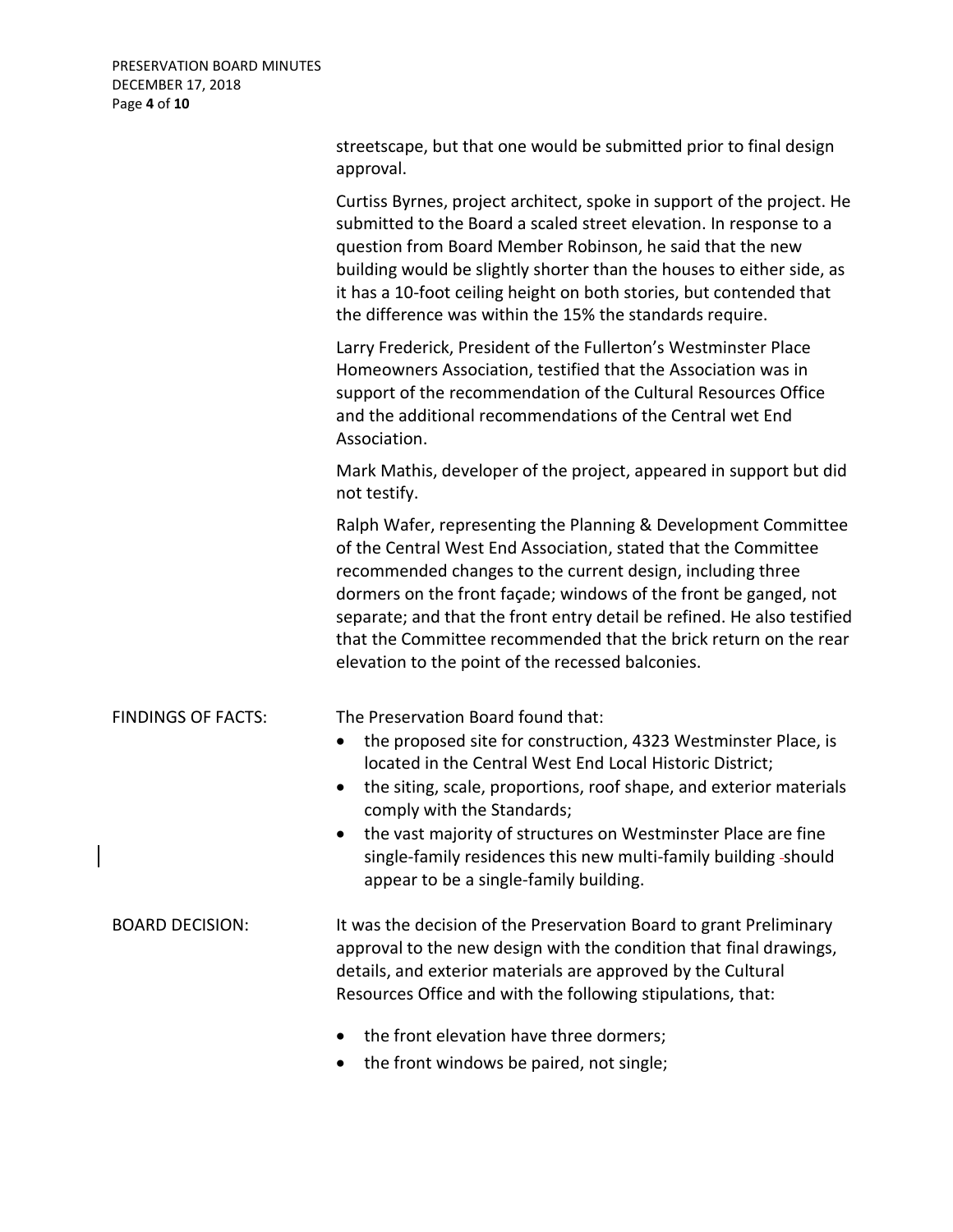- the large gable roof at the rear elevation be changed to either a hipped or flat roof;
- the brick on both sides of the rear facade return to the point of the elevation that is recessed; and
- details of the front entry be further refined.

The motion was made by Board Member Anthony Robinson. Mr. Killeen seconded the motion. The motion passed unanimously.

## **C. 2018.1440 912-14 GEYER AVENUE SOULARD HISTORIC DISTRICT**

Owner/Applicant: 912 Geyer LLC – Eric Hankins

| <b>RESIDENTIAL PLAN:</b> | Preliminary review to demolish alley house and construct 3 two-<br>story single-family houses with two-car garages per unit.                                                                                                                                                                                                                                                                                                                                                                                                                                                                                                                                                                      |
|--------------------------|---------------------------------------------------------------------------------------------------------------------------------------------------------------------------------------------------------------------------------------------------------------------------------------------------------------------------------------------------------------------------------------------------------------------------------------------------------------------------------------------------------------------------------------------------------------------------------------------------------------------------------------------------------------------------------------------------|
| PROCEEDINGS:             | On December 17, 2018, the Preservation Board of the City of St.<br>Louis met, pursuant to Ordinance #64689 of the City Code, to<br>consider a Preliminary Review application to demolish an alley<br>house and brick privacy wall in order to construct three single-<br>family townhomes with detached garages at 912-914 Geyer<br>Avenue, in the Soulard Local Historic District.                                                                                                                                                                                                                                                                                                               |
|                          | The appeal was submitted by Erik Hankins, owner.                                                                                                                                                                                                                                                                                                                                                                                                                                                                                                                                                                                                                                                  |
|                          | Board members Richard Callow (Chair), Randy Vines, David<br>Richardson, Tiffany Hamilton, Michael Killeen, Melanie Fathman<br>and Anthony Robinson were present for the testimony for this<br>agenda item.                                                                                                                                                                                                                                                                                                                                                                                                                                                                                        |
|                          | Bethany Moore of the Cultural Resources Office made a<br>presentation that examined the existing conditions of the alley<br>house at 912 Geyer Avenue and the plans for the proposed new<br>construction. Ms. Moore stated that a visual inspection of the<br>alley house on December 11, 2018 done from the alley with<br>access to only the east and south facades yielded that the<br>building appeared to meet the definition of "Sound" as defined<br>in Ordinance 64832. She also submitted into the record an<br>engineer's report given to the Cultural Resources Office by the<br>applicant that examined the full interior and exterior conditions<br>of the alley house and additions. |
|                          | Ms. Moore also examined the details of the new construction                                                                                                                                                                                                                                                                                                                                                                                                                                                                                                                                                                                                                                       |

including site plan, Model Example, exterior materials, setback,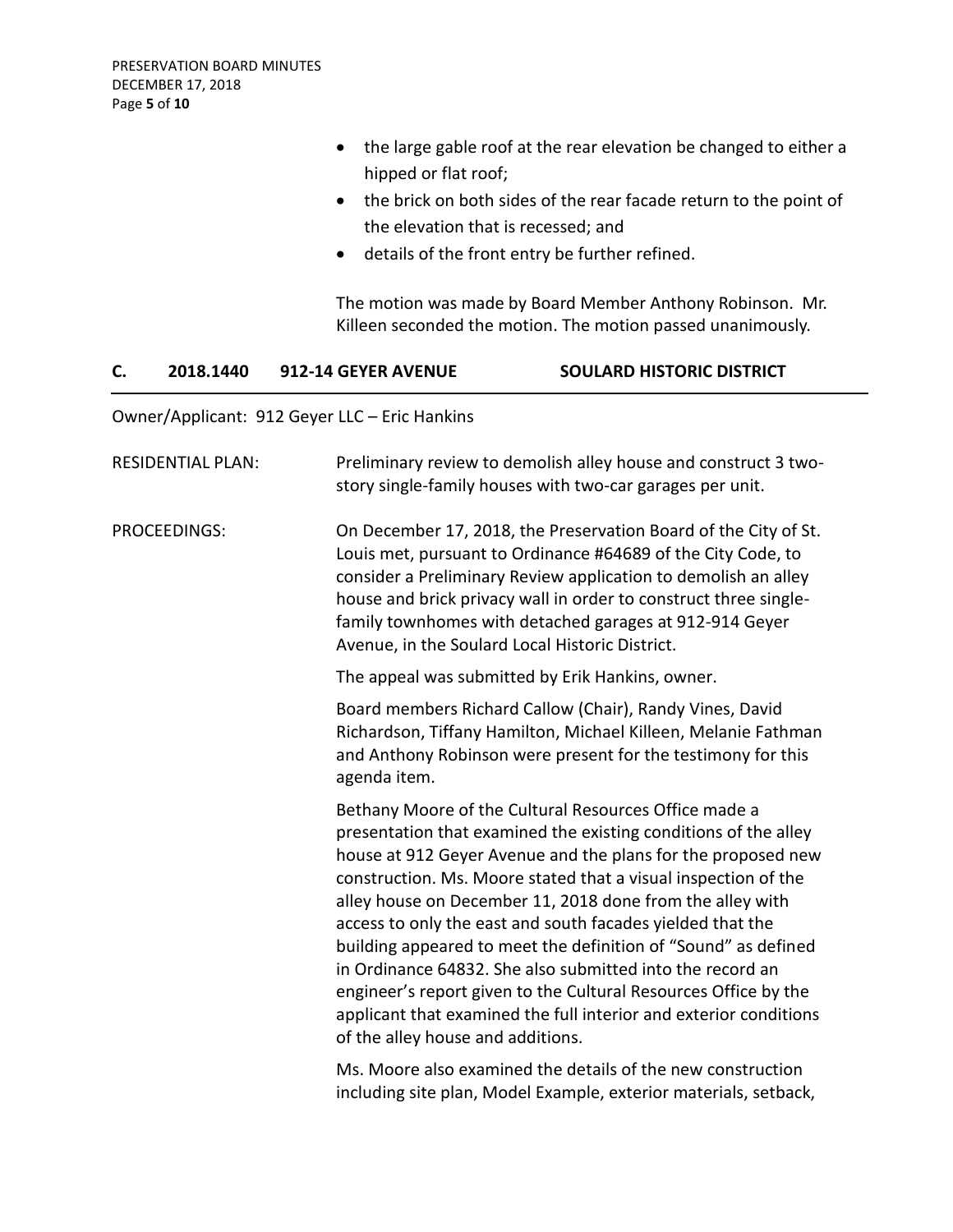surrounding historic context, etc. based on the requirements in Article 3: New Buildings of the Soulard Local Historic District Standards Ordinance #57078. The proposed new construction was compliant with the Standards in almost all areas excluding the exterior material on the facade of the west elevation of the town homes that would be visible from the street due to the adjacent parking lot. Ms. Moore noted that the Cultural Resources Office was asking for the 12 feet of brick proposed for the west elevation to be extended to cover the entirety of the facade, which is visible from the street. She recommended, because of the engineer's report on the condition of the alley house, the Preservation Board should grant preliminary approval to the demolition of the house and additions, to the brick wall and to the proposed design for the new construction, with the condition that brick extend the length of the west facade and with the stipulation that final plans and exterior materials are reviewed and approved by the Cultural Resources Office.

Erik Hankins, the owner, testified on behalf of the project. Mr. Hankins agreed to extend the brick on the West elevation to the rear per Cultural Resources Office recommendations. He also agreed to get an approved building permit before he demolished the existing alley house, per the Preservation Board's request.

FINDINGS OF FACTS: The Preservation Board found that:

- 912-914 Geyer Avenue is located in the Soulard Local Historic District;
- the alley house at 912 Geyer Avenue is a Merit building;
- the alley house is structurally deteriorated as stated in the engineer's report submitted by the applicant;
- the new construction is based on a Historic Model Example and is compatible with its surroundings.

BOARD DECISION: It was the decision of the Preservation Board to approve the preliminary review for demolition of the alley house with the condition that no demolition permit be approved until a building permit was applied for; and approved construction of the townhouses with the stipulations that the brick on the west facade extend the full length of the west facade, and final plans and exterior materials are reviewed and approved by the Cultural Resources Office. The motion was made by Board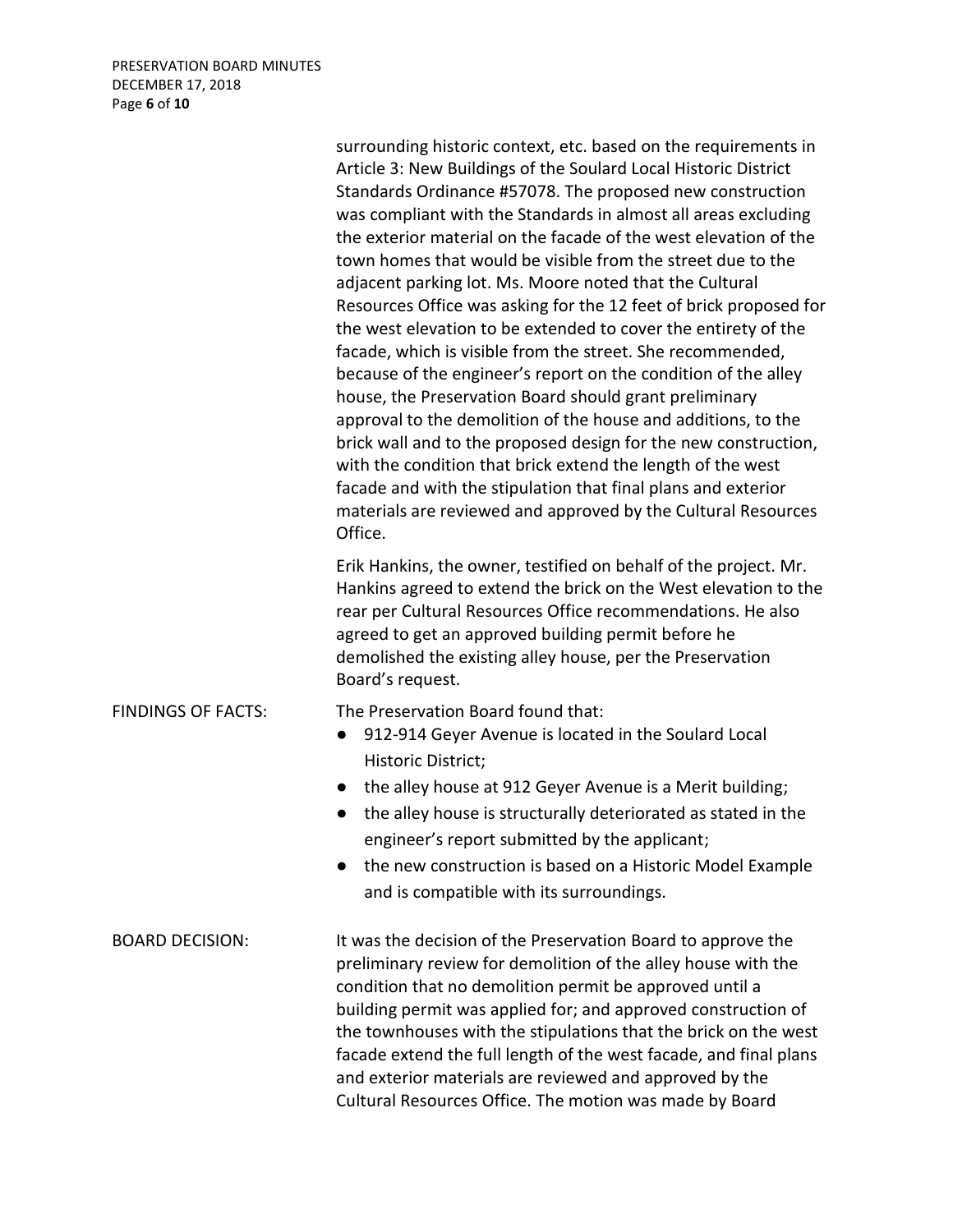Member Richardson and seconded by Mr. Killeen. The motion passed unanimously.

## **D. 2018.1531 2720-26 MARCUS AVENUE THE VILE HISTORIC DISTRICT**

Owner/Applicant: First and Last Home LLC – Gerald Claunch

RESIDENTIAL PLAN: Preliminary review to erect display home for future development in Ward 4. PROCEEDINGS: On December 17, 2018, the Preservation Board of the City of St. Louis met, pursuant to Ordinance #64689 of the City Code, to consider a Preliminary Review application to construct a one-story home, in the Ville Historic District. The application was submitted by Mr. Gerald Claunch of First and Last Home, LLC.

> Board members Richard Callow (Chair), Mike Killeen, Randy Vines, David Richardson, Tiffany Hamilton, Melanie Fathman, and Anthony Robinson were present for the testimony for this agenda item.

> Jan Cameron of the Cultural Resources Office made a presentation that examined the sections of City Ordinance #60236 as amended by #67174 which sets forth the standards for new construction in The Ville Historic District.

> Ms. Cameron asked that the Board grant Preliminary Approval for the construction of a model house per execution of final design details with Cultural Resources Office staff. The developer hopes to attract interest in building more of these houses once the model is constructed. The proposed modular design varies significantly from the buildings that contribute to the Ville Historic District. However, the site on which the buildings are proposed is at the western edge of the district and the block has only one extant house. The opportunity for new investment in The Ville makes this a worthy project.

> Mr. Gerald Claunch, owner and developer of the project, testified on his own behalf. He submitted a letter from Alderman Sam Moore in support of the project. He noted that his development effort is in partnership with the Mount Airy Church, which is located at Maffit and Marcus Avenues. Mr. Claunch said his goal is to build houses that will increase the population and vitality of The Ville neighborhood.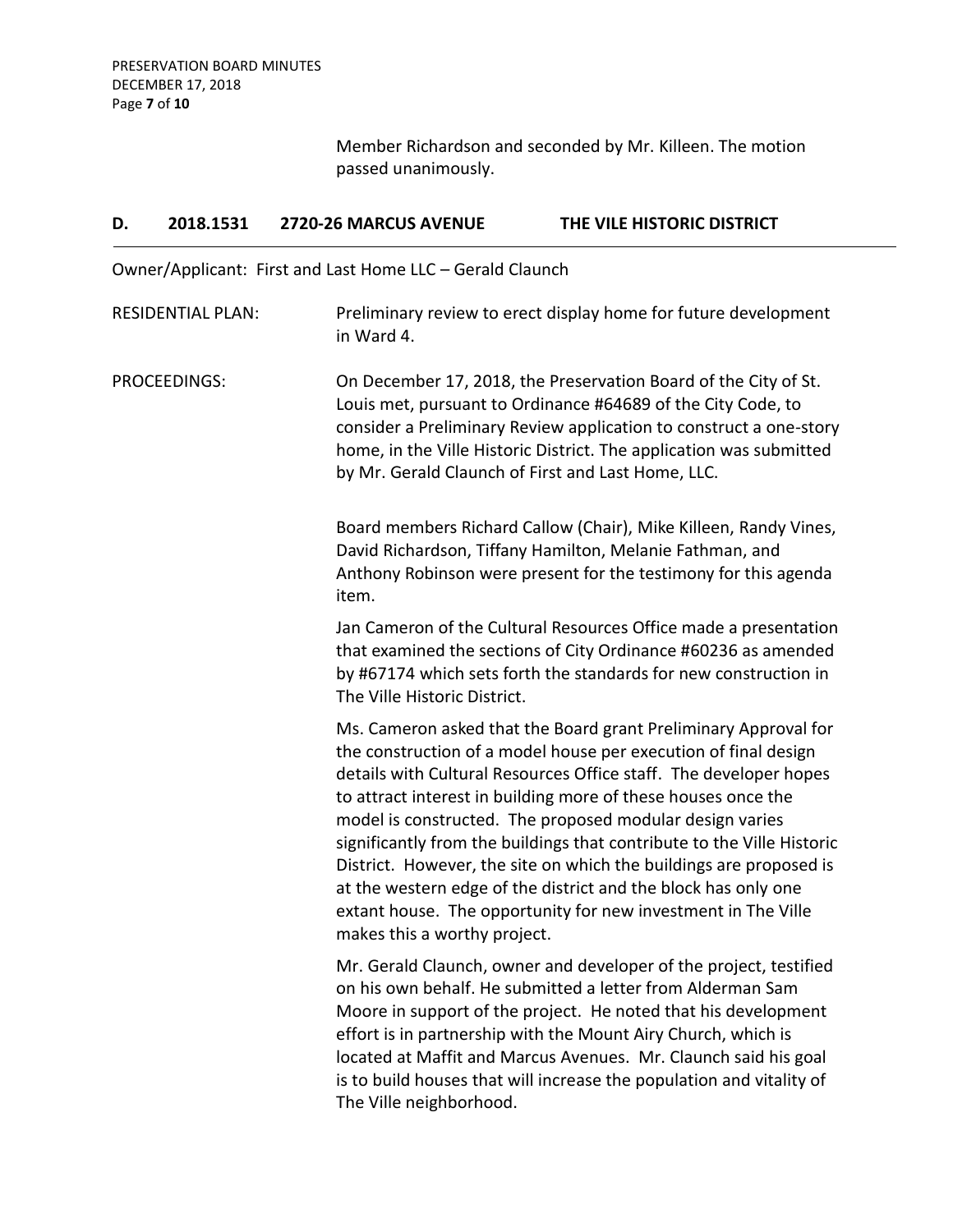PRESERVATION BOARD MINUTES DECEMBER 17, 2018 Page **8** of **10**

|                           | Scott Runyan, testified on behalf of the project. He stated that he<br>will assist with the construction of the houses, which will sell for<br>approximately \$125,000.00 - \$200,000.00 dollars.                                                                                                                                                                                                                                                                                                                                                                                                                                                                                                                          |
|---------------------------|----------------------------------------------------------------------------------------------------------------------------------------------------------------------------------------------------------------------------------------------------------------------------------------------------------------------------------------------------------------------------------------------------------------------------------------------------------------------------------------------------------------------------------------------------------------------------------------------------------------------------------------------------------------------------------------------------------------------------|
| <b>FINDINGS OF FACTS:</b> | The Preservation Board found that:<br>the proposed site, 2720 Marcus, is located in The Ville Local<br>$\bullet$<br>Historic District;<br>the proposed building is on a vacant lot;<br>$\bullet$<br>most of the block is vacant property—there is little historic<br>$\bullet$<br>context;<br>the proposed building is situated on the lot in an "urban" way;<br>the developer seeks to build more such houses on the block,<br>$\bullet$<br>per buyer interest;<br>the proposal for is for market rate construction in an area with<br>$\bullet$<br>much vacant land, far from the historic corer of The Ville. It is<br>a good location to use contemporary building practices to<br>attract new residents to The Ville. |
| <b>BOARD DECISION:</b>    | It was the decision of the Preservation Board to grant Preliminary<br>Approval to the proposal. The motion was made by Board<br>member Tiffany Hamilton. Ms. Fathman seconded the motion.<br>The motion passed unanimously.                                                                                                                                                                                                                                                                                                                                                                                                                                                                                                |

## **APPEALS OF DENIALS**

| 2018.0494 | <b>2907 MCNAIR AVENUE</b> | <b>BENTON PARK HISTORIC DISTRICT</b> |
|-----------|---------------------------|--------------------------------------|
|           |                           |                                      |

Owner/Applicant: Modern Living LLC – Brandon Dempsey

DEFERRED PER APPLICANT'S REQUEST.

## **F. 2018.1303 2907 MILTON BOULEVARD COMPTON HILL HISTORIC DISTRICT**

Owner: Kathleen Schott Applicant: Retaining Wall Solutions - Josh Hric

| <b>RESIDENTIAL PLAN:</b> | Appeal of a building permit application to replace existing<br>retaining wall.                                                  |
|--------------------------|---------------------------------------------------------------------------------------------------------------------------------|
| PROCEEDINGS:             | On December 17, 2018, the Preservation Board of the City of St.<br>Louis met, pursuant to Ordinance #64689 of the City Code, to |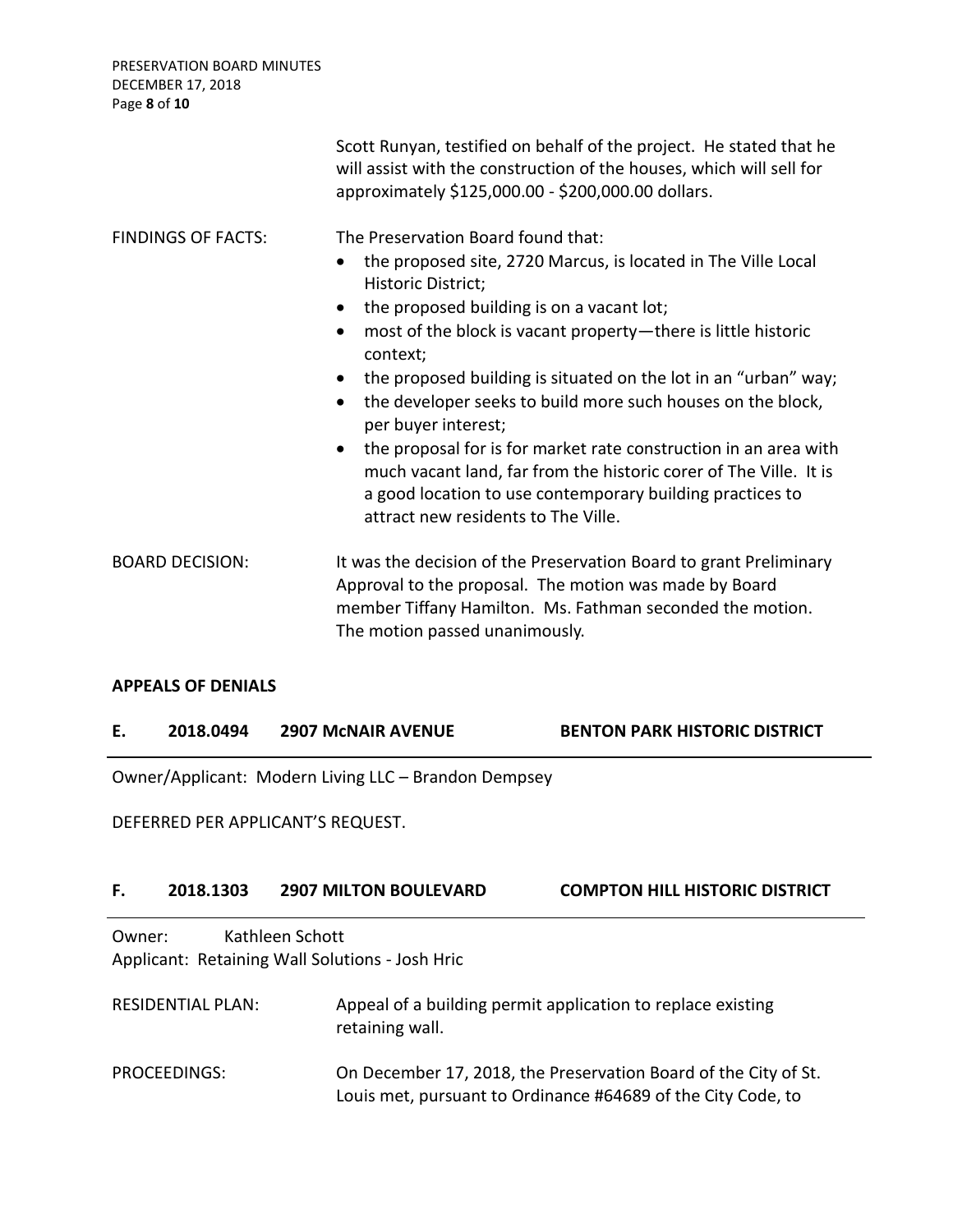PRESERVATION BOARD MINUTES DECEMBER 17, 2018 Page **9** of **10**

> consider an appeal of the Director's Denial to replace a retaining wall, at 2907 Milton Boulevard, in the Compton Hill Historic District. The application was submitted by Josh Hric, of Retaining Wall Solutions.

Board members Richard Callow (Chair), Mike Killeen, Randy Vines, David Richardson, Tiffany Hamilton, Melanie Fathman, and Anthony Robinson were present for the testimony for this agenda item.

Andrea Gagen of the Cultural Resources Office made a presentation that examined the sections of City Ordinance #57702 which sets forth the standards for retaining walls in the Compton Hill Local Historic District. She entered into the record Ordinance #64689, as revised by City Ordinance #64682, the enabling legislation; and Ordinance #57702, the Compton Hill Historic District, the Preservation Board Agenda and PowerPoint. Ms. Gagen stated that the proposed retaining wall did not comply with the historic district standards due to the material. She submitted a copy of an email in support of the project from Bill Brush, President of the Compton Hill Neighborhood Association. Based upon the standards, Ms. Gagen recommended that the Board uphold the Director's denial of the application.

Brett Schott, owner of the property, spoke on his own behalf. He noted that there were other concrete block retaining walls in the neighborhood. He stated that he would not be opposed to building a vertical wall using a non-beveled block. Kathleen Schott, owner, also spoke on behalf of the project.

FINDINGS OF FACTS: The Preservation Board found that:

- the proposed site for the retaining wall, 2907 Milton Blvd., is located in the Compton Hill Local Historic District;
- the district standards do not allow concrete block as a material for walls;
- there were at least two previously approved concrete block retaining walls within the district;
- the neighborhood is not opposed to the use of concrete block as a retaining wall material.

BOARD DECISION: It was the decision of the Preservation Board to overturn the Director's Denial and allow the installation of the retaining wall